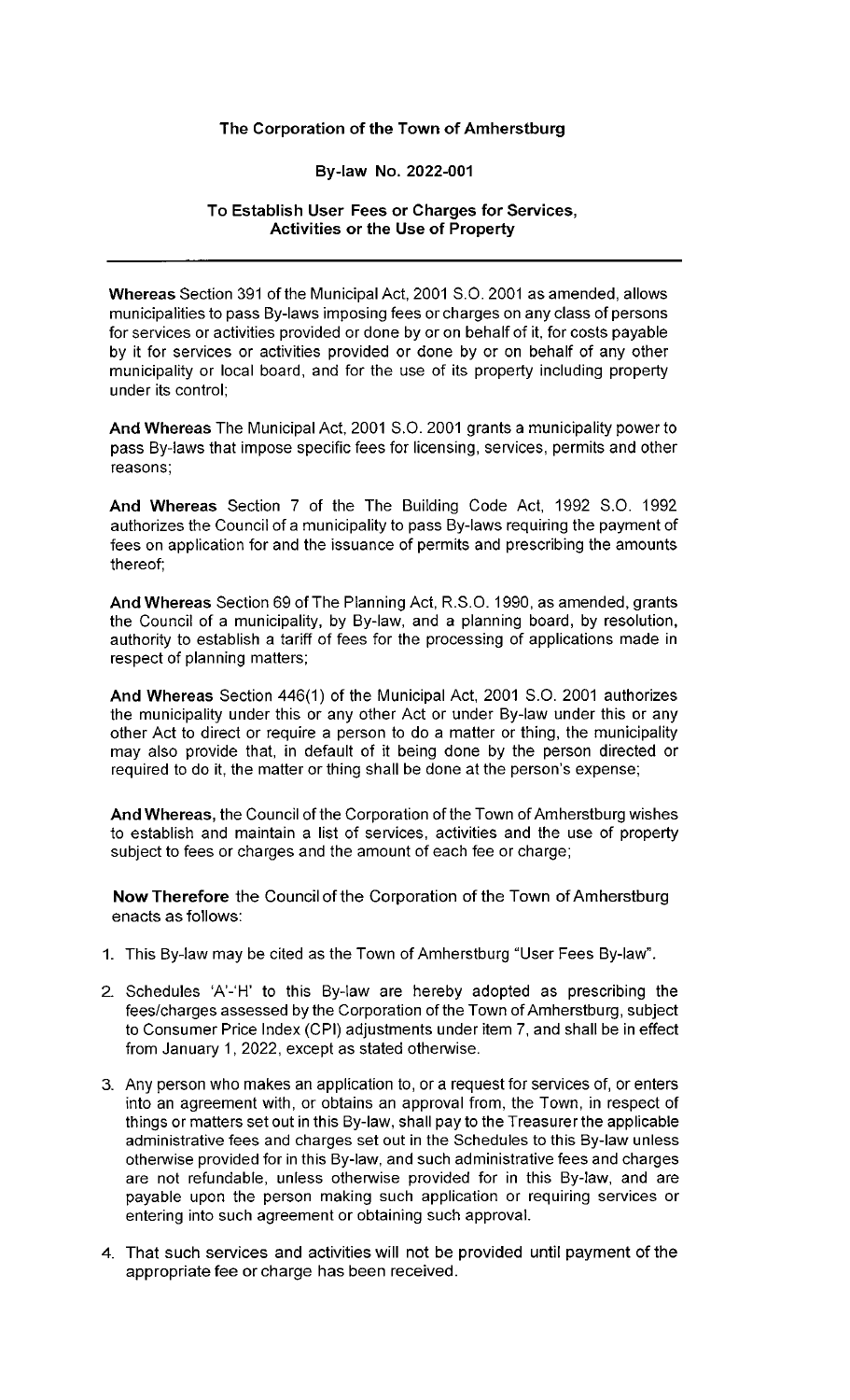- 5. That payment of any fee or charge in this By-law shall be in Canadian currency.
- 6. Any fees and charges imposed under this By-law constitute a debt of the person to the Town and may be added by the Treasurer, together with interest, to the tax roll for any real property in the municipality all of the owners of which are responsible for paying such administrative fees and charges to be collected in a like manner as municipal taxes.
- 7. The fees in Schedules A through H shall be adjusted annually unless prohibited by legislation, without amendment to this By-law, on the 1st of January, except as stated otherwise, in accordance with the applied year over year change in the Consumer Price Index (CPI). Fees, including indexing adjustments, may then be rounded up, as follows:
	- a. Fees up to \$5 per unit rounded up to the nearest \$0.05 (five cents);
	- b. Fees greater than \$5 per unit rounded up to the nearest \$1.00 (one dollar).
- 8. The user deposit amounts in various schedules and the user rates for water and wastewater (Schedule G), under this By-law are not subject to annual CPI indexing, but are as established under this By-law in accordance with actual cost demands and related strategic plans respectively.
- 9. All fees and charges will be charged plus applicable taxes, unless otherwise noted.
- 10. Should any section, subsection, clause or provision of this By-law or its Schedules be declared by a court of competent jurisdiction to be invalid, the said section, subsection, clause or provision shall not affect the validity of this By-law or its Schedules as a whole or any part thereof, other than the part so declared to be invalid.
- 11. All previous By-laws concerning the fees detailed in Schedules A through H passed by the Town of Amherstburg are hereby repealed.
- 12. This By-law shall come into force and take effect on January 1, 2022.

Read a first, second and third time this 10th day of January, 2022.

Mayor - Aldo DiCarlo

Interim Clerk  $-$  Valerie Critchley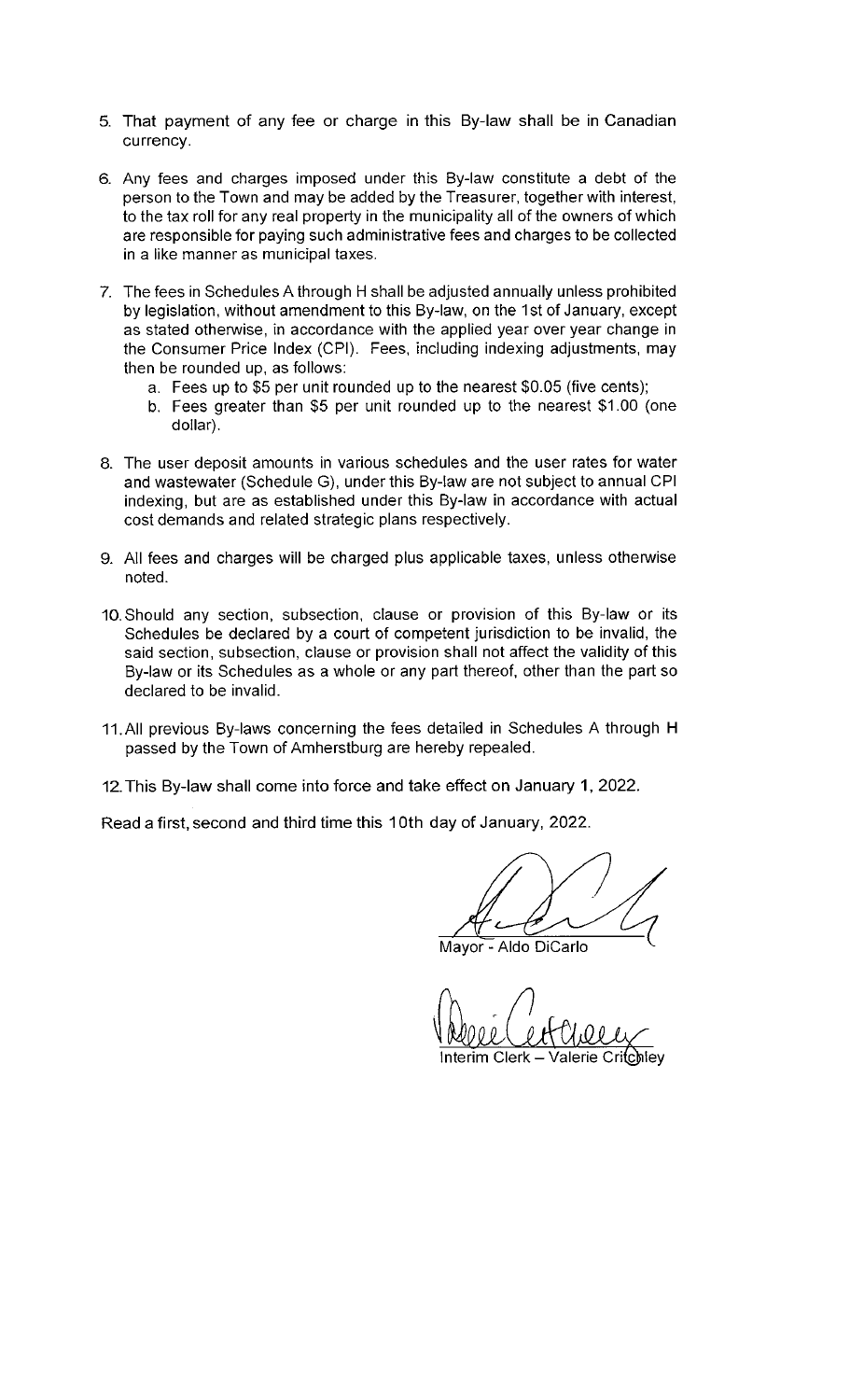#### **Town of Amherstburg User Fee Schedule Schedule A Administrative Services**

## **Applicable Taxes will be added to all fees (1: Applicable Taxes extra, 2: Tax exempt, 3: Taxes included)**

| <b>Service</b>                                             | <b>Fee Basis</b>   | Fee            | Tax |
|------------------------------------------------------------|--------------------|----------------|-----|
|                                                            |                    |                |     |
| Photocopies                                                | Per Page           | \$<br>0.40     |     |
| Commissioning of Documents - Residents                     | Per Document       | \$<br>20.00    |     |
| Commissioning of Documents - Non-residents                 | Per Document       | \$<br>25.00    |     |
| <b>MFFIPA Application Fee</b>                              | Per Application    | \$<br>5.00     |     |
| <b>MFFIPA Other Fees</b>                                   | <b>Actual Cost</b> | As per Ontario |     |
|                                                            |                    | Regulation 823 |     |
| Transfer of Electronic Documents (USB, Email)              | Per Document       | \$<br>10.00    |     |
| Code of Conduct Complaint (refundable on recommendation of | Per Filing         | \$<br>125.00   |     |
| Integrity Commissioner)                                    |                    |                |     |
| Election Nomination Fee - Mavor                            | Per Nomination     | \$<br>200.00   |     |
| Election Nomination Fee - Deputy Mayor/Councillor          | Per Nomination     | \$<br>100.00   |     |
| Copies of recorded council meeting                         | Per Copy           | \$<br>10.00    |     |
| Administrative Charge for subrogated third party damages   | Per Claim          | 137.00<br>\$   |     |

### **Town of Amherstburg User Fee Schedule Schedule B Building Services**

**Applicable Taxes will be added to all fees (1: Applicable Taxes extra, 2: Tax exempt, 3: Taxes included)**

| <b>Service</b>                                                     | <b>Fee Basis</b>          | Fee                          | Tax            |
|--------------------------------------------------------------------|---------------------------|------------------------------|----------------|
| <b>General Building Fees</b>                                       |                           |                              |                |
| Minimum Building Permit Fee                                        | per permit                | \$<br>140.00                 | $\overline{2}$ |
| Lawyers Letter-Legal property information requests                 | per letter                | \$<br>85.00                  | $\overline{2}$ |
| <b>Business Licence Inspection</b>                                 | per inspection            | \$<br>85.00                  | $\overline{2}$ |
| <b>Liquor Licence Review</b>                                       | per review                | \$<br>106.00                 | $\overline{2}$ |
| 911 addressing in rural area                                       | per Sq Ft                 | \$<br>85.00                  | $\overline{2}$ |
| Change of Use Permit                                               | per Sq Ft                 | \$<br>159.00                 | $\overline{2}$ |
| Change of Address                                                  | per permit                | \$<br>265.00                 | $\overline{2}$ |
| <b>Transfer of Permit</b>                                          | per permit                | \$<br>106.00                 | $\overline{2}$ |
| Inspection fee-work incomplete not ready for inspection            | per inspection            | \$<br>74.00                  | $\overline{2}$ |
| Inspections outside normal working hours (minimum 2 hour charge)   | per hour per inspection   | \$<br>104.00                 | $\overline{2}$ |
| Inspections for other agencies (Rent tribunal, Ontario Renovates   | per inspection            | \$<br>212.00                 | $\overline{2}$ |
| Additional work request (inspections, cursory plan review etc.)    | per hour                  | \$<br>74.00                  | $\overline{2}$ |
| Construction started without permit                                | per application           | 25% of permit fee            | 2              |
| Construction completed without permit                              | per application           | Double the<br>applicable fee | $\overline{2}$ |
| Building permit revoked                                            | per permit                | no refund                    | $\overline{2}$ |
| Building permit withdrawn or cancelled by owner                    | per permit                | 25% of permit fee            | $\overline{2}$ |
|                                                                    |                           |                              |                |
| <b>Residential Construction Permit-Group C</b>                     |                           |                              |                |
| Single Family Dwelling-above grade level                           | per sq. ft.               | \$<br>1.15                   | 2              |
| Semi-Detached, Duplex, Triplex, Townhomes-above grade level        | per sq. ft.               | \$<br>1.15                   | $\overline{2}$ |
| Multi-Unit Dwelling-Condominium, Apartments                        | per sq. ft.               | \$<br>1.15                   | $\overline{2}$ |
| Basement new construction (foundation)                             | per sq. ft.               | \$<br>0.15                   | $\overline{2}$ |
| Finished basement after new construction                           | per sq. ft.               | \$<br>0.55                   | $\overline{2}$ |
| Secondary Units-within dwelling                                    | per sq. ft.               | \$<br>0.80                   | $\overline{2}$ |
| Secondary Units-with in existing accessory structure               | per sq. ft.               | \$<br>1.05                   | $\overline{2}$ |
| Secondary Units-with in a new accessory structure                  | per sq. ft.               | \$<br>1.15                   | $\overline{2}$ |
| Accessory structure (garage, sheds)                                | per sa. ft.               | \$<br>0.50                   | $\overline{2}$ |
| Residential additions / Renovations                                | Per \$1,000 of            | \$<br>12.00                  | $\overline{2}$ |
|                                                                    | <b>Construction Value</b> |                              |                |
| Decks / Porches                                                    | per permit                | \$<br>186.00                 | $\overline{2}$ |
| Gazebos                                                            | per permit                | \$<br>159.00                 | 2              |
|                                                                    |                           |                              |                |
| Assembly Occupancy Group 'A' and Institutional Occupancy Group 'B' |                           |                              |                |
| Group A and B Occupancies                                          | per sq. ft.               | \$<br>1.10                   | $\overline{2}$ |
| Business and Personal Service Occupancy-Group 'D'                  |                           |                              |                |
| Group D Occupancies-Building Shell Only                            | per sq. ft.               | \$<br>1.10                   | $\overline{2}$ |
| Group D-Interior fit up (submitted separately)                     | per sq. ft.               | \$<br>0.55                   | 2              |
| Group D-Combined (both applications submitted at the same time)    | per sq. ft.               | \$<br>1.50                   | $\overline{2}$ |
|                                                                    |                           |                              |                |
| Mercantile Occupancy-Group 'E'                                     |                           |                              |                |
| Group E Occupancies-Building Shell Only                            | per sq. ft.               | \$<br>1.10                   | $\overline{2}$ |
| Group E-Interior fit up (submitted separately)                     | per sq. ft.               | \$<br>0.55                   | $\overline{2}$ |
| Group E-Combined (both applications submitted at the same time)    | per sq. ft.               | \$<br>1.50                   | $\overline{2}$ |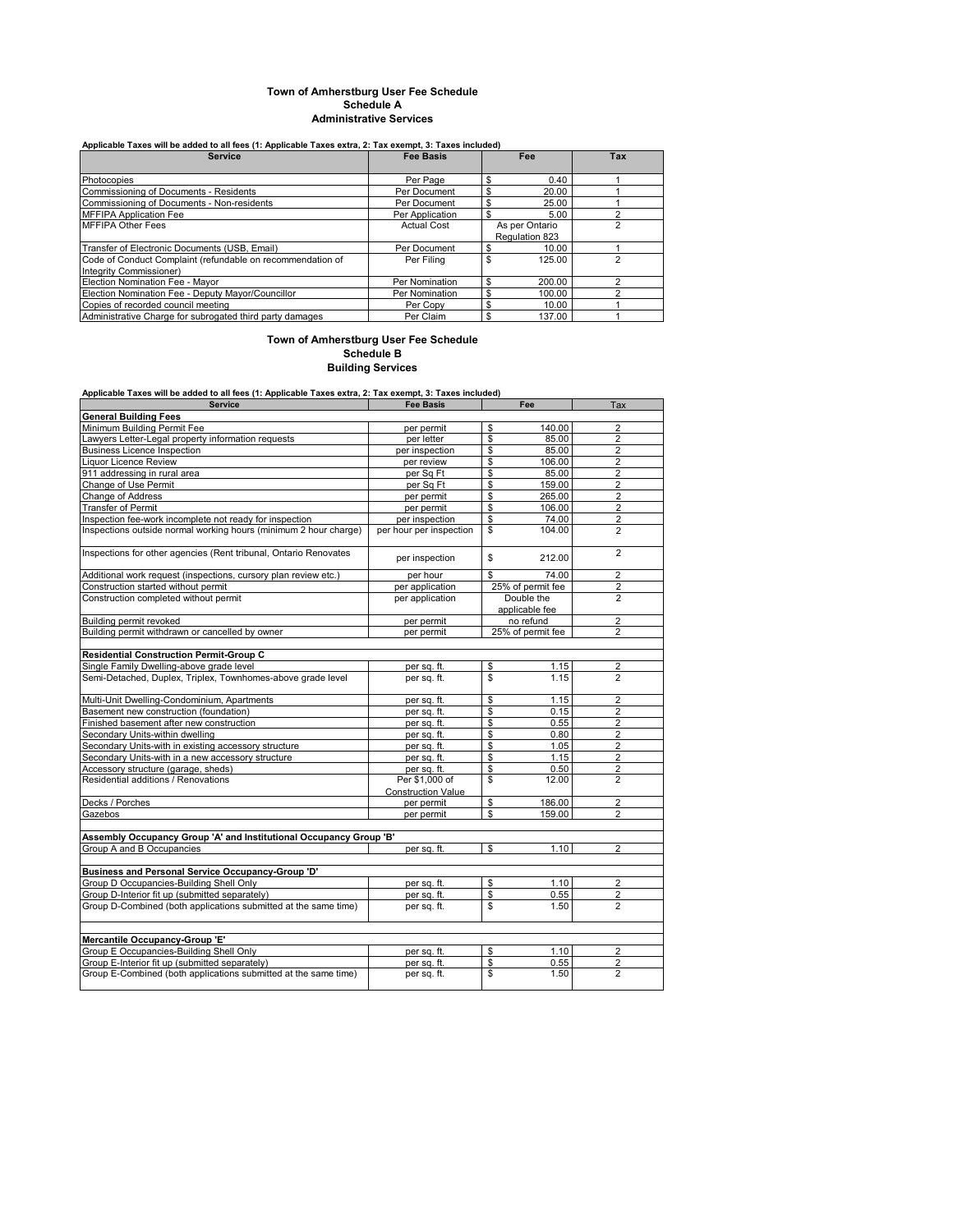| <b>Industrial Occupancy-Group 'F'</b>                                |                           |          |                       |                         |  |
|----------------------------------------------------------------------|---------------------------|----------|-----------------------|-------------------------|--|
| Group F- Occupancies-Building Shell Only                             | per sq. ft.               | \$       | 1.10                  | 2                       |  |
| Group F- Interior fit up (submitted separately)                      | per sq. ft.               | \$       | 0.55                  | $\overline{2}$          |  |
| Group F-Combined (both applications submitted at the same time)      | per sq. ft.               | \$       | 1.50                  | $\overline{2}$          |  |
|                                                                      |                           |          |                       |                         |  |
|                                                                      |                           |          |                       |                         |  |
| Interior Finishing-Tenant Fit Up                                     |                           |          |                       |                         |  |
| Group D, E, F where permit has been issued for the building shell    | per sq. ft.               | \$       | 0.55                  | $\overline{2}$          |  |
| only, separate tenant fit up permit will be required                 |                           |          |                       |                         |  |
| <b>Greenhoused and Farm Buildings</b>                                |                           |          |                       |                         |  |
| Barns-new and additions                                              | per sq. ft.               | \$       | 0.25                  |                         |  |
| Greenhouse                                                           | per sq. ft.               | \$       | 0.02                  | 2                       |  |
| For all other ancillary uses other than greenhouse or barn           | Per \$1,000 of            | \$       | 12.00                 | $\overline{2}$          |  |
|                                                                      | <b>Construction Value</b> |          |                       |                         |  |
|                                                                      |                           |          |                       |                         |  |
| Projects not listed in Schedule                                      |                           |          |                       |                         |  |
| Projects not listed within this schedule will be based on project    | Per \$1,000 of            | \$       | 12.00                 | $\overline{2}$          |  |
| construction value                                                   | <b>Construction Value</b> |          |                       |                         |  |
|                                                                      |                           |          |                       |                         |  |
| <b>Plumbing-Residential</b>                                          |                           |          |                       |                         |  |
| Single Detached, Semi Detached, Townhomes                            | per unit                  | \$       | 213.00                | 2                       |  |
| Multi Unit                                                           | per unit                  | \$       | 134.00                | $\overline{2}$          |  |
| Renovations and Additions                                            | per permit                |          | \$91+12.50 / fixture  | $\overline{2}$          |  |
| Backwater valve                                                      | per permit                | \$       | 75.00                 | $\overline{2}$          |  |
| Sump pump overflow                                                   | per permit                | \$       | 50.00                 | $\overline{2}$          |  |
| Installation of new sanitary or storm sewer for single family, Semi  | each                      | \$       | 107.00                | $\overline{2}$          |  |
| Detached or Townhome units                                           |                           |          |                       |                         |  |
| <b>Plumbing-Non Residential</b>                                      |                           |          |                       |                         |  |
| Site servicing-storm and sanitary piping-each 50 feet                | per 50 feet               | \$       | 12.00                 | 2                       |  |
| Internal Plumbing                                                    | per application           |          | \$117+12.50 / fixture | $\overline{2}$          |  |
| <b>Backflow</b>                                                      |                           |          | 75.00                 | $\overline{2}$          |  |
| Catch basin / manholes                                               | per application           | \$<br>\$ | 50.00                 | $\overline{2}$          |  |
| Water Heater                                                         | per application           |          |                       |                         |  |
| Roof drain                                                           | per unit                  | \$       | 16.00<br>10.00        | $\overline{2}$          |  |
|                                                                      | per unit                  | \$       |                       | $\overline{2}$          |  |
| Grease and oil interceptor                                           | per unit                  | \$<br>\$ | 26.00<br>78.00        | 2                       |  |
| Water Distribution piping                                            | per space                 |          |                       | $\overline{2}$          |  |
| <b>Heating Non-Residential</b>                                       |                           |          |                       |                         |  |
| <b>Heating Unit</b>                                                  | per unit                  | \$       | 79.00                 | $\overline{2}$          |  |
| <b>Distribution ductwork</b>                                         | per unit space            | \$       | 79.00                 | 2                       |  |
|                                                                      |                           |          |                       |                         |  |
| <b>Sewage Septic Systems</b>                                         |                           |          |                       |                         |  |
| New installation or replacement (any type)                           | per permit                | \$       | 849.00                | $\overline{2}$          |  |
| Holding tank                                                         | per permit                | \$       | 849.00                | 2                       |  |
| Repair or alteration to existing system                              | per permit                | \$       | 250.00                | $\overline{2}$          |  |
| The decommissioning of septic systems and/or installing new lateral  | per permit                | \$       | 265.00                | $\overline{2}$          |  |
| sanitary sewers                                                      |                           |          |                       |                         |  |
| <b>Demolition</b>                                                    |                           |          |                       |                         |  |
| Demolition of structures                                             | per sq. ft                | \$       | 0.20                  | $\overline{2}$          |  |
|                                                                      |                           |          |                       |                         |  |
| <b>Designated Structures</b>                                         |                           |          |                       |                         |  |
| Designated structures to include -Solar collectors, retaining walls, | Per \$1,000 of            | \$       | 12.00                 | $\overline{2}$          |  |
| wind turbines, loading docks, towers, tanks                          | <b>Construction Value</b> |          |                       |                         |  |
| Tents                                                                | per permit                | \$       | 106.00                | $\overline{2}$          |  |
| Signs (permanent)                                                    | per sign face             | \$       | 106.00                | 2                       |  |
| <b>Swimming Pool Enclosures</b>                                      |                           |          |                       |                         |  |
| <b>Swimming Pool Enclosures</b>                                      | per permit                | \$       | 117.00                | $\overline{2}$          |  |
|                                                                      |                           |          |                       |                         |  |
| Indemnity Deposits (Refundable up to 3 years from permit issuance)   |                           |          |                       |                         |  |
| Residential                                                          | deposit                   | \$       | 1,000.00              | $\overline{\mathbf{c}}$ |  |
| Non-Residential (commercial, industrial, institutional)              | deposit                   | \$       | 1,000.00              | $\overline{2}$          |  |
| Swimming Pool Enclosures (inground pools)                            | deposit                   | \$       | 1,000.00              | $\overline{\mathbf{c}}$ |  |
| Swimming Pool Enclosures (above ground pools)                        | deposit                   | \$       | 500.00                | 2                       |  |
| Accessory Structures-residential                                     | deposit                   | \$       | 500.00                | $\overline{2}$          |  |
| Farm buildings                                                       | deposit                   | \$       | 500.00                | $\overline{2}$          |  |
| Decks and porches                                                    | deposit                   | \$       | 500.00                | $\overline{2}$          |  |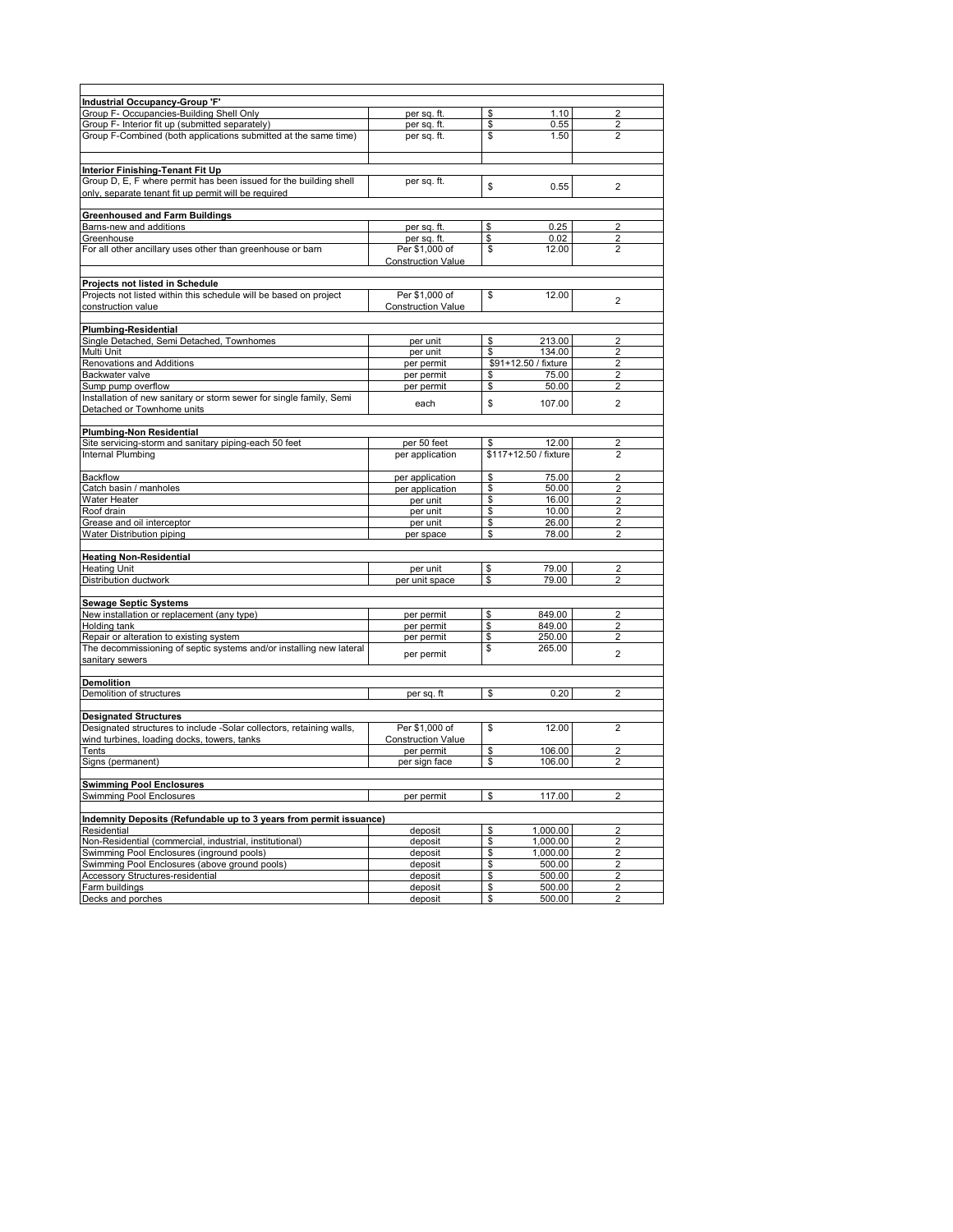#### **Town of Amherstburg User Fee Schedule Schedule C Finance and IT Services**

## **Applicable Taxes will be added to all fees (1: Applicable Taxes extra, 2: Tax exempt, 3: Taxes included)**

| <b>Service</b>                                                  | <b>Fee Basis</b> | Fee           | Tax        |
|-----------------------------------------------------------------|------------------|---------------|------------|
| <b>Finance and Taxation:</b>                                    |                  |               |            |
| Adding Charges to Roll                                          | Per Transaction  | \$<br>109.00  | n          |
| <b>Financing Administrative Fee</b>                             | Per Property     | \$<br>109.00  | っ          |
| Indemnity Processing Charge                                     | Per Occurrence   | \$<br>55.00   | 2          |
| Misdirected Payment                                             | Per Transaction  | \$<br>27.00   |            |
| NSF/Returned Payment Charge                                     | Per Occurrence   | \$<br>44.00   | າ          |
| Refund Charge                                                   | Per Occurrence   | \$<br>27.00   | $\sqrt{2}$ |
| <b>Tax Certificates</b>                                         | Per Certificate  | \$<br>78.00   |            |
| Tax Certificates or Statement - Required within 3 business days | Per Certificate  | \$<br>156.00  | ົ          |
| Tax Research (For Tax, Accounting or Finance)                   | Per hour         | \$<br>55.00   | っ          |
| Tax Sale Registration 2nd Letter                                | Per letter       | \$<br>55.00   |            |
| Tax Sale Registration Final Letter Before Registration          | Per letter       | \$<br>55.00   | n          |
| Title Search - 2 vears arrear                                   | Per Search       | \$<br>55.00   | r          |
|                                                                 |                  |               |            |
| Interest on trade receivables over 30 days past due per month   | 1.25% of arrears | as calculated | っ          |
| Penalty and interest on tax account arrears per month           | 1.25% of arrears | as calculated | 2          |

**Fire Services Town of Amherstburg User Fee Schedule Schedule D**

| Applicable Taxes will be added to all fees (1: Applicable Taxes extra, 2: Tax exempt, 3: Taxes included) |                         |                    |                |
|----------------------------------------------------------------------------------------------------------|-------------------------|--------------------|----------------|
| <b>Service</b>                                                                                           | <b>Fee Basis</b>        | Fee                | Tax            |
| File Search (Lawyer Letter)                                                                              | Per Search              | \$<br>90.00        | 2              |
| Fire Report (No Investigation)                                                                           | Per Report              | \$<br>90.00        |                |
| Fire Report (Investigation)                                                                              | Per Report              | \$<br>278.00       |                |
| Inspection with Fire Code Deficiencies                                                                   | Per Hour                | \$<br>90.00        |                |
| Re-Inspection after Notice of Violation                                                                  | Per Hour                | \$<br>90.00        |                |
| Request Inspection (letter required)                                                                     | Per Hour                | \$<br>90.00        |                |
| <b>Firework Application and Review</b>                                                                   | Per Hour                | \$<br>90.00        | $\overline{a}$ |
| Fire Safety Plan Review                                                                                  | Per Hour                | \$<br>90.00        | $\overline{2}$ |
| Lockbox Program                                                                                          | One Time Fee            | \$<br>90.00        | $\overline{a}$ |
| MVA Response to Non Resident Vehicles                                                                    | Per hour/Per truck      | *Current MTO rate  |                |
| Smoke Alarm Installation                                                                                 | Per Smoke Alarm         | \$<br>44.00        |                |
| Risk & Safety Management Level 1 Propane/Natural Gas                                                     | Per Hour                | \$<br>90.00        |                |
| Risk & Safety Management Level 2 Propane/Natural Gas                                                     | Per Hour                | \$<br>90.00        |                |
| Open Air Permit Site Inspection Fee                                                                      | Per                     | \$<br>90.00        |                |
| Open Burn - Duty Officer Response                                                                        | per Officer             | \$<br>250.00       |                |
| Open Burn                                                                                                | Per Call (5 or less     | \$<br>499.00       |                |
|                                                                                                          | Firefighters)           |                    |                |
| Open Burn                                                                                                | Per Call (6 or more     | \$<br>1,002.00     |                |
|                                                                                                          | Firefighters)           |                    |                |
| Assistance for Private Standby Beyond Normal Fire Protection                                             | Per hour/Per truck      | *Current MTO rate  |                |
| Annual Business License Inspection                                                                       | Per Hour                | \$<br>90.00        |                |
| False Alarm (After 3 Occurrences in 12 month period)                                                     | Per truck               | *Current MTO rate  |                |
| Emergency Response-Fire Department                                                                       | per hour/per truck      | *Current MTO rate  |                |
| Emergency Response-Fire Department                                                                       | personnel per           | **Current rate     |                |
|                                                                                                          | hour/personnel per call |                    |                |
| Any other costs associated with the response of each and every call                                      |                         | <b>Actual Cost</b> |                |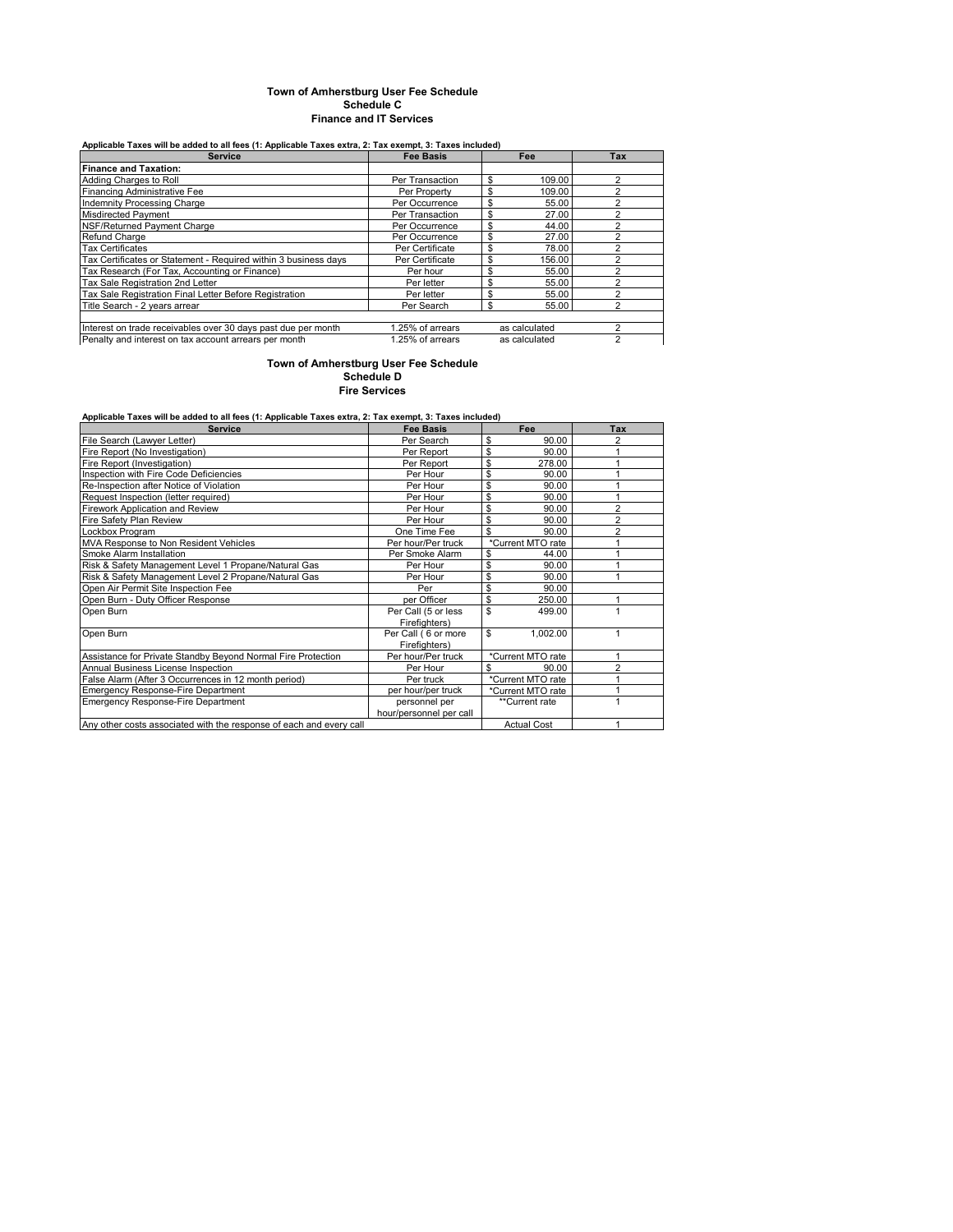### **Town of Amherstburg User Fee Schedule Schedule E Licensing & Enforcement Services**

## **Applicable Taxes will be added to all fees (1: Applicable Taxes extra, 2: Tax exempt, 3: Taxes included)**

| <b>Service</b>                            | <b>Fee Basis</b> | Fee                    | Tax            |
|-------------------------------------------|------------------|------------------------|----------------|
| Licences:                                 |                  |                        |                |
| Auctioneer                                | Per Licence      | 86.00<br>\$            | $\overline{2}$ |
| Lotteries/Bingos/Raffles                  | Per Licence      | 3% of the prize        | $\overline{2}$ |
|                                           |                  | value                  |                |
| Carnivals, Fairs/Midways                  | Per Licence      | \$<br>163.00           | $\overline{2}$ |
| Circuses                                  | Per Licence      | \$<br>163.00           | $\overline{2}$ |
| Concerts                                  | Per Licence      | \$<br>163.00           | $\overline{2}$ |
| <b>Driving Schools</b>                    | Per Licence      | \$<br>163.00           | $\overline{2}$ |
| Festivals                                 | Per Licence      | \$<br>163.00           | $\overline{2}$ |
| Flea Markets                              | Per Licence      | \$<br>163.00           | $\overline{2}$ |
| <b>Hawkers and Peddlers</b>               | Per Licence      | \$<br>86.00            | $\overline{2}$ |
| Horse Drawn Carriage Owners Drivers       | Per Licence      | \$<br>86.00            | $\overline{c}$ |
| Limousine Driver                          | Per Licence      | \$<br>86.00            | 2              |
| Limousine Owner                           | Per Licence      | \$<br>86.00            | $\overline{2}$ |
| Pedi cabs Owners/Drivers                  | Per Licence      | $\mathsf{\$}$<br>86.00 | $\overline{2}$ |
| Petting Zoos                              | Per Licence      | \$<br>163.00           | $\overline{2}$ |
| Portable Sign Contractors                 | Per Licence      | \$<br>109.00           | $\overline{2}$ |
| Produce Vendors                           | Per Licence      | \$<br>163.00           | $\overline{2}$ |
| Refreshment Vehicles (All Classes)        | Per Licence      | \$<br>217.00           | $\overline{2}$ |
| Second Hand Shops                         | Per Licence      | \$<br>217.00           | $\overline{2}$ |
| <b>Special Event Sales</b>                | Per Licence      | \$<br>86.00            | $\overline{2}$ |
| Taxicab Broker                            | Per Licence      | \$<br>81.00            | $\overline{2}$ |
| Taxicab Driver                            | Per Licence      | \$<br>65.00            | $\overline{2}$ |
| Taxicab Owner                             | Per Licence      | \$<br>75.00            | $\overline{2}$ |
| <b>Trade Shows</b>                        | Per Licence      | \$<br>163.00           | $\overline{a}$ |
| <b>Amusement Arcades</b>                  | Per Licence      | \$<br>217.00           | $\overline{2}$ |
| Automobile Body Repair Shops              | Per Licence      | \$<br>217.00           | $\overline{2}$ |
| Barbershops                               | Per Licence      | \$<br>217.00           | $\overline{2}$ |
| <b>Beauty Salons</b>                      | Per Licence      | \$<br>217.00           | $\overline{2}$ |
| Bed and Breakfasts                        | Per Licence      | \$<br>217.00           | $\overline{2}$ |
| <b>Bingo Halls</b>                        | Per Licence      | \$<br>217.00           | $\overline{2}$ |
| Boarding/Lodging/Rooming Houses           | Per Licence      | \$<br>217.00           | $\overline{2}$ |
| Body piercing parlours                    | Per Licence      | \$<br>217.00           | $\overline{2}$ |
| <b>Bowling Alleys</b>                     | Per Licence      | \$<br>217.00           | $\overline{2}$ |
| <b>Business Service Establishments</b>    | Per Licence      | \$<br>217.00           | $\overline{2}$ |
| <b>Campgrounds/Trailer Parks</b>          | Per Licence      | \$<br>217.00           | $\overline{2}$ |
| Caterers                                  | Per Licence      | \$<br>217.00           | $\overline{2}$ |
| Dry Cleaners                              | Per Licence      | \$<br>217.00           | $\overline{2}$ |
| <b>Florist Shops</b>                      | Per Licence      | \$<br>217.00           | $\overline{2}$ |
| Food Shops                                | Per Licence      | \$<br>217.00           | $\overline{2}$ |
| <b>Gas Stations</b>                       | Per Licence      | \$<br>217.00           | $\overline{2}$ |
| Hotels/Motels                             | Per Licence      | \$<br>217.00           | $\overline{2}$ |
| <b>Indoor Recreational Establishments</b> | Per Licence      | \$<br>217.00           | $\overline{2}$ |
| Office (General, Business, Service)       | Per Licence      | \$<br>217.00           | $\overline{2}$ |
| Pet Groomers                              | Per Licence      | \$<br>217.00           | $\overline{2}$ |
| Pet Shops                                 | Per Licence      | \$<br>217.00           | $\overline{2}$ |
| Public Halls (all classes)                | Per Licence      | \$<br>217.00           | $\overline{2}$ |
| Race Tracks                               | Per Licence      | \$<br>163.00           | $\overline{2}$ |
| Restaurants                               | Per Licence      | \$<br>217.00           | $\overline{2}$ |
| <b>Retail Store</b>                       | Per Licence      | \$<br>217.00           | $\overline{2}$ |
| <b>Snack Bars</b>                         | Per Licence      | \$<br>217.00           | $\overline{2}$ |
| <b>Swimming Pools</b>                     | Per Licence      | \$<br>217.00           | $\overline{2}$ |
| Tattoo parlours                           | Per Licence      | \$<br>217.00           | $\overline{2}$ |
| Theatres                                  | Per Licence      | \$<br>217.00           | $\overline{2}$ |
| <b>Wrecking Yards</b>                     | Per Licence      | \$<br>217.00           | $\overline{2}$ |
| Adult Book/Magazine Sales                 | Per Licence      | \$<br>109.00           | $\overline{2}$ |
| <b>Adult Entertainment Attendants</b>     | Per Licence      | \$<br>86.00            | $\overline{2}$ |
| <b>Adult Entertainment Parlours</b>       | Per Licence      | \$<br>217.00           | $\overline{2}$ |
| <b>Adult Merchandise Sales</b>            | Per Licence      | \$<br>217.00           | $\overline{2}$ |
| Adult Videotape Sales/Rental              | Per Licence      | \$<br>217.00           | $\overline{c}$ |
| Marriage Licences                         | Per Licence      | \$<br>128.00           | $\overline{a}$ |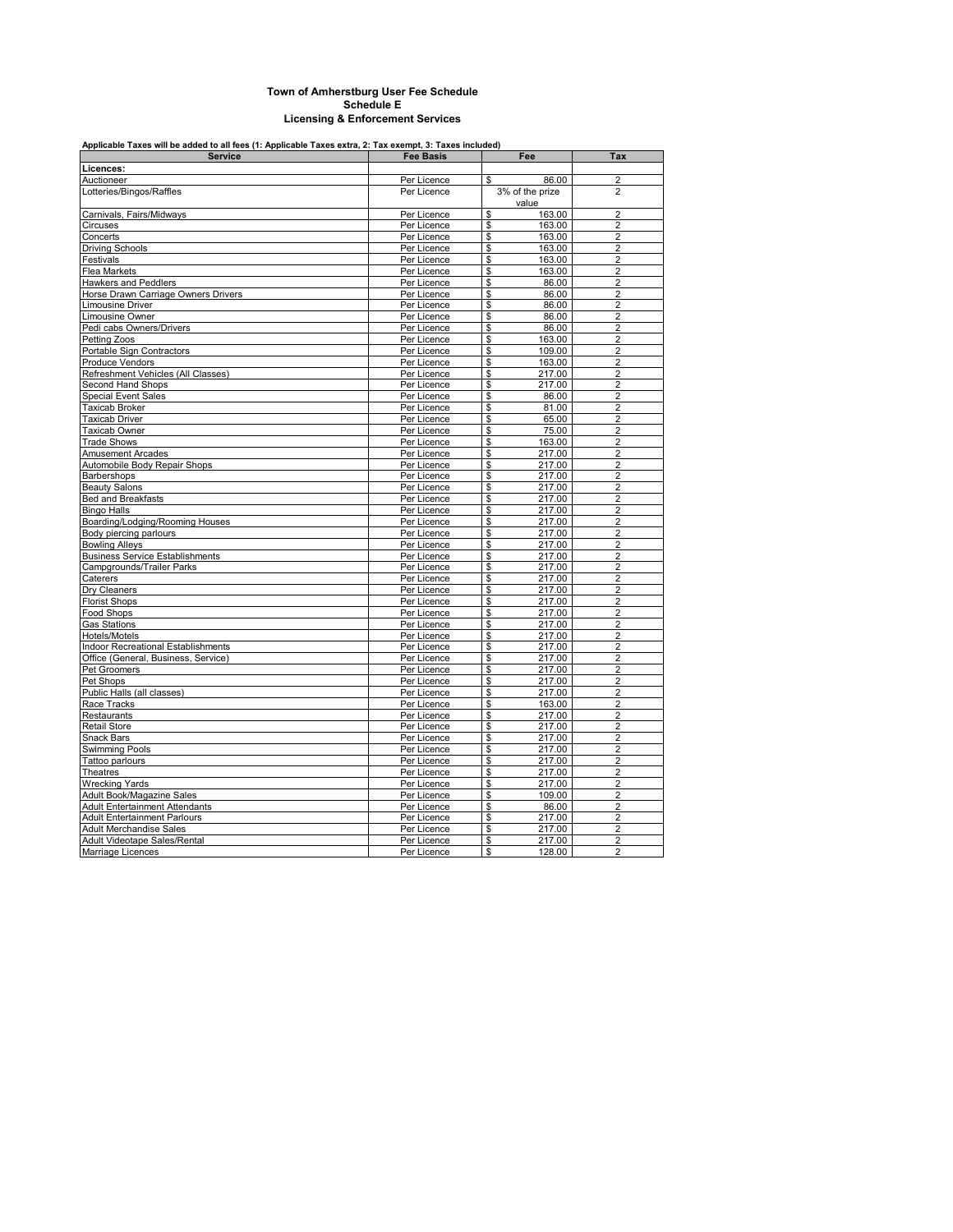| Dog Licence                                                           | Per Spayed / Neutered        | \$<br>16.00         | $\overline{2}$ |
|-----------------------------------------------------------------------|------------------------------|---------------------|----------------|
|                                                                       | Dog                          |                     |                |
| Dog Licence - Senior Citizen Rate                                     | Per Spayed / Neutered<br>Dog | \$<br>11.00         | $\overline{2}$ |
| Dog Licence                                                           | Per Unspayed / Un-           | \$<br>27.00         | $\overline{2}$ |
|                                                                       | neutered Dog                 |                     |                |
| Dog Licence - Senior Citizen Rate                                     | Per Unspayed / Un-           | \$<br>21.00         | $\overline{2}$ |
|                                                                       | neutered Dog                 |                     |                |
| Late Fee - Dog Tag - After April 30                                   | Per Licence                  | \$<br>11.00         | 2              |
| Replacement tag for lost dog tag                                      | Per replacement              | \$<br>10.00         | $\overline{2}$ |
| Transfer of tag                                                       | Per Transfer                 | \$<br>10.00         | $\overline{2}$ |
| <b>Other Fees and Charges:</b>                                        |                              |                     |                |
| Civil Marriage Ceremony during regular business hours                 | Per Ceremony                 | \$<br>271.00        | 1              |
| Civil Marriage Ceremony off site mileage cost                         | Per Km                       | Canada Revenue      | 1              |
| Civil Marriage Ceremony Cancellation Fee                              | With 24 hours notice         | rate<br>\$<br>68.00 | 1              |
| During regular business hours Civil Marriage Ceremony                 | Without 24 hours notice      | \$<br>135.00        | 1              |
| <b>Cancellation Fee</b>                                               |                              |                     |                |
| Civil Marriage Ceremony Rehearsal                                     | Per Rehearsal                | \$<br>55.00         | 1              |
| Civil Marriage Ceremony Witnesses                                     | Per 2 witnesses              | \$<br>34.00         | 1              |
| Liquor Licence Application Processing                                 | Per Application              | \$<br>55.00         | 1              |
| Application for Noise Exemption                                       | Per Application              | \$<br>55.00         | 2              |
| <b>Death Registration</b>                                             | Per Registration             | \$<br>16.00         | $\overline{c}$ |
| Application for Fence Variance                                        | Per application              | \$<br>55.00         | $\overline{2}$ |
| Fence Viewing                                                         | Per application              | \$<br>434.00        | $\overline{2}$ |
| Appear before Property Standards Committee                            | per appeal                   | \$<br>109.00        | $\overline{2}$ |
| <b>Property Standards Order</b>                                       | Per order                    | \$<br>109.00        | $\overline{2}$ |
| <b>Property Standards Order Reinspection</b>                          | Per order                    | \$<br>109.00        | $\overline{2}$ |
| Register Property Standards Order on Title (actual registration costs | Per Registration             | \$<br>55.00         | $\overline{2}$ |
| charged in addition to base fee)                                      |                              |                     |                |
| By-law Violation - Administrative Fee -Work Completed by the Town     | Per violation (Greater of    | \$<br>109.00        | $\overline{2}$ |
|                                                                       | Base fee and 20% of          |                     |                |
|                                                                       | calculated cost)             |                     |                |
| Sign Removal                                                          | Per Sign Greater of Base     | 217.00<br>\$        | $\overline{2}$ |
|                                                                       | Fee and actual cost)         |                     |                |
|                                                                       |                              |                     |                |
| Sign Storage - size up to 4 square metres                             | Per Sign per day (or part    | \$<br>2.20          | $\overline{2}$ |
|                                                                       | thereof)                     |                     |                |
| Sign Storage - size greater than 4 square metres                      | Per Sign per square          | \$<br>0.60          | $\overline{2}$ |
|                                                                       | metre/per day (or part       |                     |                |
|                                                                       | thereof)                     |                     |                |

### **Town of Amherstburg User Fee Schedule Schedule F Planning & Development Services**

| <b>Service</b>                                                                                                                         | <b>Fee Basis</b>                 | <b>Minimum Deposit</b><br>to Accompany<br>Application* |                         | Fee (Non-<br>refundable plus<br>actual costs) | Tax            |
|----------------------------------------------------------------------------------------------------------------------------------------|----------------------------------|--------------------------------------------------------|-------------------------|-----------------------------------------------|----------------|
| Official Plan Amendment                                                                                                                | Per Application                  | \$<br>1,000.00                                         | \$                      | 2.603.00                                      | $\overline{2}$ |
| Zoning By-law Amendment                                                                                                                | Per Application                  | \$<br>$1.000.00$ \$                                    |                         | 2.290.00                                      | $\overline{2}$ |
| Zoning By-law Amendment to A-36                                                                                                        | Per Application                  | \$                                                     | \$                      | 1.041.00                                      | $\overline{2}$ |
| Zoning By-Law Amendment to Remove a Holding (h) Symbol                                                                                 | Per Application                  | \$                                                     | \$                      | 1,041.00                                      | $\overline{2}$ |
| Consideration of an Application to the County of Essex for Approval<br>of a Plan of Subdivision/Condo - up to 20 Lots/Blocks/Units     | Per Application                  | \$<br>2.000.00                                         | $\mathfrak{s}$          | 4,164.00                                      | $\overline{2}$ |
| Consideration of an Application to the County of Essex for Approval<br>of a Plan of Subdivision/Condo - 21 to 50 Lots/Blocks/Units     | Per Application                  | \$<br>2,000.00                                         | $\overline{\mathbf{s}}$ | 4,164.00                                      | $\overline{2}$ |
| Consideration of an Application to the County of Essex for Approval<br>of a Plan of Subdivision/Condo - more than 50 Lots/Blocks/Units | Per Application                  | \$<br>$2,000.00$ \$                                    |                         | 4,164.00                                      | $\mathcal{P}$  |
| Consideration of an Application to the County of Essex Official Plan<br>Amendment                                                      | Per Application                  | \$<br>2,000.00                                         | \$                      |                                               | $\overline{2}$ |
| Application for the Approval of Site Plans & Site Plan Agreement for<br>New Development within Designated Site Plan Control Area       | Per Application                  | \$<br>1,000.00                                         | \$                      | 2,082.00                                      | $\overline{2}$ |
| Application for the Amendment of Site Plans & Site Plan<br>Agreements                                                                  | Per Application                  | \$<br>1.000.00                                         | \$                      | 1.041.00                                      | $\overline{2}$ |
| Plan of Condominium                                                                                                                    | Per Application                  | \$<br>$2.000.00$ \$                                    |                         | 4.164.00                                      | $\overline{2}$ |
| Part Lot Control Exemption By-law                                                                                                      | Per Application                  | \$<br>$500.00$ \$                                      |                         | 1.041.00                                      | $\overline{2}$ |
| Consent to Sever Land-Initial Application                                                                                              | Per Application                  | \$                                                     | \$                      | 1,041.00                                      | $\overline{2}$ |
| Consent to Sever Land-Accompanying to Initial Application                                                                              | Per Application                  |                                                        | $\mathbf{s}$            | 510.00                                        | $\overline{2}$ |
| Parkland Dedication Fee (as a condition of consent application<br>under the Planning Act S.42, 53)                                     | Per New Lot                      |                                                        | \$                      | 1,000.00                                      | $\overline{2}$ |
| Minor Variance or Permission to Enlarge, Extend or Alter the Use of<br>a Legal Non-conforming Use                                      | Per Application                  |                                                        | \$                      | 723.00                                        | $\overline{2}$ |
| Certificate of Validation                                                                                                              | Per Application                  |                                                        | \$                      | 265.00                                        | 2              |
| Special Committee of Adjustment Hearing at Request of Applicant                                                                        | Per Hearing                      |                                                        | \$                      | 399.00                                        | $\overline{2}$ |
| Planning Act Applications Deferral (Applicant Request)                                                                                 | Per Deferral                     |                                                        | \$                      | 122.00                                        | $\overline{2}$ |
| Official Plan or Zoning Bylaw (copy)                                                                                                   | Per Copy                         |                                                        | \$                      | 53.00                                         | $\mathbf{1}$   |
| Planning Letter                                                                                                                        | Per Inquiry                      |                                                        | \$                      | 78.00                                         | $\overline{2}$ |
| Application for DC Deferral (valid up to 4 months)                                                                                     | Per unit per 4 month<br>deferral |                                                        | \$                      | 81.00                                         | $\overline{2}$ |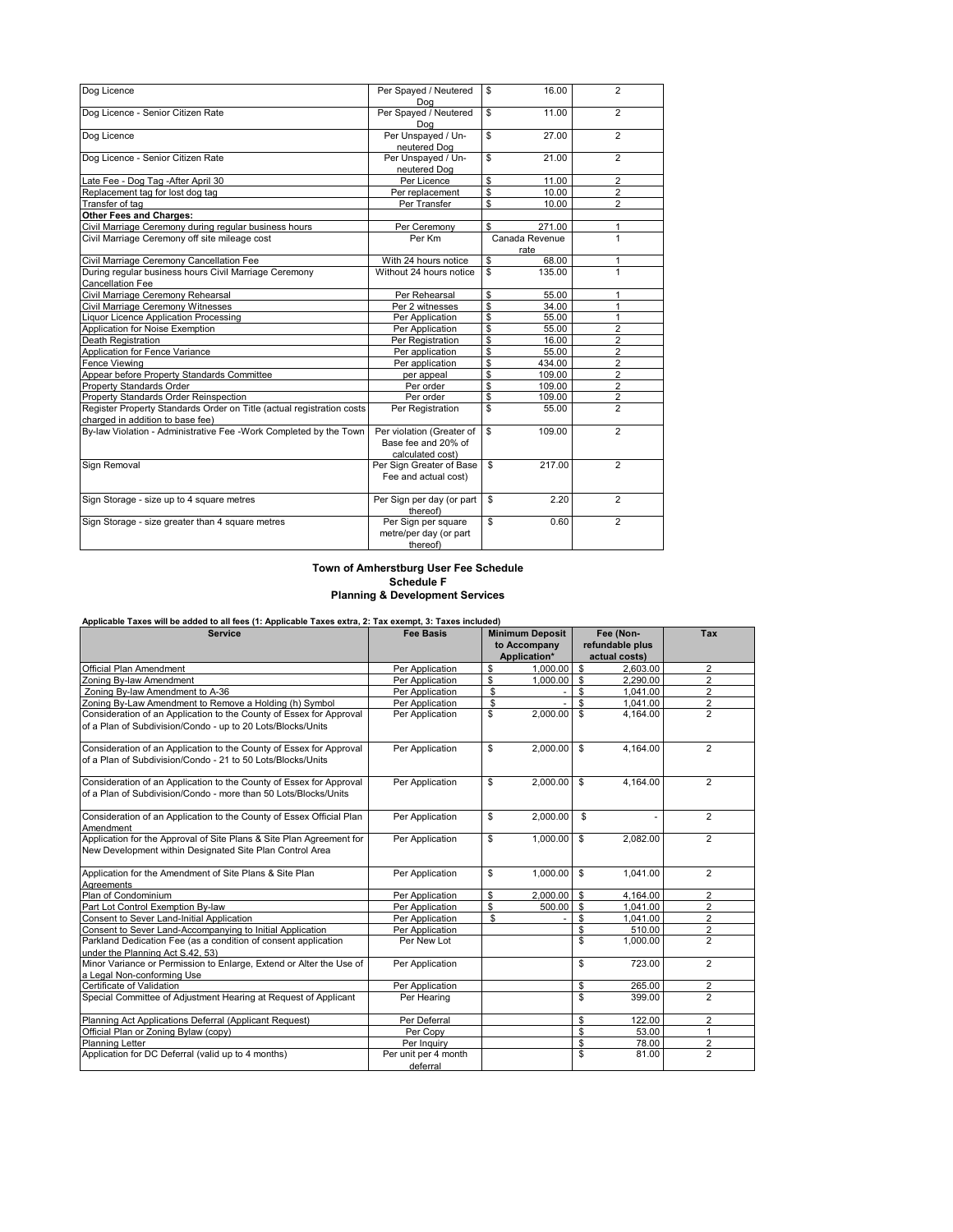### **Town of Amherstburg User Fee Schedule Schedule G Engineering and Public Works Services**

## **Applicable Taxes will be added to all fees (1: Applicable Taxes extra, 2: Tax exempt, 3: Taxes included)**

| <b>Service</b>                                                                          | <b>Fee Basis</b>           | Fee                 | Tax                     |
|-----------------------------------------------------------------------------------------|----------------------------|---------------------|-------------------------|
| Lawyers Inquiries                                                                       | Per Inquiry                | 83.00<br>\$         | 2                       |
|                                                                                         |                            |                     |                         |
|                                                                                         |                            |                     |                         |
| <b>Public Works</b>                                                                     |                            |                     |                         |
| Street Sweeper - Cleaning Roads                                                         | per hour                   | 225.00<br>\$        | 1                       |
| Street Sweeper - Hydro excavation                                                       | per hour                   | 282.00<br>\$        | $\mathbf{1}$            |
| Backhoe                                                                                 | per hour                   | \$<br>102.00        | $\mathbf{1}$            |
| Dump Truck                                                                              | per hour                   | \$<br>91.00         | $\mathbf{1}$            |
| <b>Light Duty Vehicle</b>                                                               | per hour                   | \$<br>35.00         | 1                       |
| Water Operator                                                                          | per hour                   | actual cost         | 1                       |
| Supervisor                                                                              | per hour                   | actual cost         | 1                       |
| <b>Right Of Way Permit</b>                                                              | per permit                 | \$<br>225.00        | $\overline{2}$          |
| Indemnity Deposit (Refundable up to 3 years from permit issuance)                       | \$1,000 Deposit per permit |                     |                         |
|                                                                                         |                            |                     |                         |
| <b>Storm Connection</b>                                                                 |                            |                     |                         |
|                                                                                         | Per Service                | Actual cost, \$2000 | 1                       |
|                                                                                         |                            | deposit required    |                         |
|                                                                                         |                            |                     |                         |
| Drainage                                                                                |                            |                     |                         |
| Drainage Apportionment Fee for Consent                                                  | per service                | 500.00<br>\$        | 1                       |
| Drainage Apportionment Fee for Land Severance                                           | per service                | 500.00<br>\$        | 1                       |
|                                                                                         |                            |                     |                         |
| Water                                                                                   |                            |                     |                         |
| Water Turn On/Off (Season)                                                              | Per Inquiry                | 56.00<br>\$         | $\overline{2}$          |
| Water Meter Fee w/transmitter                                                           | 3/4" Permit/Water Meter    | \$                  | $\overline{2}$          |
|                                                                                         |                            | 533.00              |                         |
|                                                                                         | Fee                        |                     |                         |
| Water Meter Fee w/transmitter                                                           | 1" Permit/Water Meter      | \$<br>634.00        | $\overline{2}$          |
|                                                                                         | Fee                        |                     |                         |
| Water Pit Meter Fee                                                                     | 3/4" Permit/Water Pit      | \$<br>1,055.00      | $\overline{2}$          |
|                                                                                         | Meter Fee                  |                     |                         |
| Water Pit Meter Fee                                                                     | 1" Permit/Water Pit Meter  | 1.510.00<br>\$      | $\overline{2}$          |
|                                                                                         | Fee                        |                     |                         |
| Water Pit Meter Fee                                                                     | 2" or greater              | Actual cost, \$3500 | $\overline{2}$          |
|                                                                                         | Permit/Water Pit Meter     | deposit required    |                         |
|                                                                                         | Fee                        |                     |                         |
|                                                                                         |                            |                     |                         |
| Abandonment of Water Service - Concrete                                                 | Per disconnection          | \$<br>5,415.00      | $\overline{2}$          |
| Abandonment of Water Service - Asphalt                                                  | Per disconnection          | \$<br>3,249.00      | $\overline{2}$          |
| Abandonment of Water Service - Boulevard                                                | Per disconnection          | 1,625.00<br>\$      | $\overline{2}$          |
| Water Meter Testing for Customer                                                        | Per test                   | \$<br>283.00        | $\overline{2}$          |
| Coin Operated Filling Stations                                                          | Per Cubic Metre            | \$<br>2.00          | $\overline{2}$          |
| Hydrant Valve (Hydrant Hookup Box)                                                      | Per valve per day          | \$<br>142.00        | $\overline{2}$          |
| Hydrant Water Usage Fee                                                                 | per usage                  | <b>Actual Cost</b>  | $\overline{2}$          |
| <b>Illegal Connection Charge</b>                                                        | Per Offense                | 336.00<br>\$        | $\overline{2}$          |
| Processed Organic Waste                                                                 | per Litre                  | \$<br>0.13          | 1                       |
| Imported Sewage                                                                         |                            | \$                  | 1                       |
|                                                                                         | per Litre                  | 0.10                |                         |
| Imported Pre-treated Sewage                                                             | per Litre                  | \$<br>0.008         |                         |
| <b>New Water Service:</b>                                                               |                            |                     |                         |
| Connection - 3/4" Water Service                                                         | Per Service                | 3,113.63<br>\$      | $\overline{2}$          |
| Connection - 3/4" Water Service with Directional Boring                                 | Per Service                | \$<br>4,414.31      | $\overline{2}$          |
| Connection - 1" Water Service                                                           | Per Service                | 3,790.50<br>\$      | 2                       |
| Connection - 1" Water Service with Directional Boring                                   | Per Service                | \$.<br>5,090.10     | $\overline{2}$          |
| Connection - 2" or greater Water Service                                                | Per Service                | Actual cost, \$5000 | $\overline{2}$          |
|                                                                                         |                            | deposit required    |                         |
| All new service connections - Monthly Service fee until meter is Per Service, per month |                            | \$<br>114.00        | $\overline{2}$          |
|                                                                                         |                            |                     |                         |
| installed and passes inspection                                                         |                            |                     |                         |
| After Hours Water Shut Off/Turn On                                                      | per service                | 198.00<br>\$        | $\overline{2}$          |
| Missed Appointment fee                                                                  | per instance               | 60.00<br>\$         | 2                       |
| Consumption                                                                             | Per Cubic Metre            | \$<br>1.278         | $\overline{2}$          |
|                                                                                         |                            |                     |                         |
| Base Monthly Charge by Meter Size:                                                      |                            |                     |                         |
| 5/8 and 3/4 inches                                                                      | Per Month                  | \$<br>24.28         | $\overline{2}$          |
| 1 inch                                                                                  | Per Month                  | 32.30<br>\$         | $\overline{2}$          |
| 1 1/4 and 1 1/2 inches                                                                  | Per Month                  | \$<br>40.41         | $\overline{c}$          |
| 2 inches                                                                                | Per Month                  | \$<br>60.64         | $\overline{2}$          |
| 3 inches                                                                                | Per Month                  | 79.44<br>\$         | $\overline{2}$          |
|                                                                                         |                            | 151.62              |                         |
| 4 inches                                                                                | Per Month                  | \$                  | 2                       |
| 6 inches                                                                                | Per Month                  | \$<br>483.44        | $\overline{\mathbf{c}}$ |
| 8 and 10 inches                                                                         | Per Month                  | \$<br>606.47        | $\overline{2}$          |
|                                                                                         |                            |                     |                         |
| Wastewater                                                                              |                            |                     |                         |
| Sanitary Connection                                                                     | Per Service                | Actual cost, \$2000 | $\mathbf{1}$            |
|                                                                                         |                            | deposit required    |                         |
| Consumption                                                                             | Per Cubic Metre            | \$<br>2.36          | $\mathbf{1}$            |
|                                                                                         |                            |                     |                         |
|                                                                                         |                            |                     |                         |
| Base Monthly Charge by Meter Size:                                                      |                            |                     |                         |
| 5/8 and 3/4 inches                                                                      | Per Month                  | \$<br>34.89         | 1                       |
| 1 inch                                                                                  | Per Month                  | \$<br>46.54         | $\mathbf{1}$            |
| 1 1/4 and 1 1/2 inches                                                                  | Per Month                  | \$<br>58.17         | 1                       |
| 2 inches                                                                                | Per Month                  | \$<br>87.24         | 1                       |
| 3 inches                                                                                | Per Month                  | \$<br>121.17        | 1                       |
| 4 inches                                                                                | Per Month                  | \$<br>218.11        | $\mathbf{1}$            |
| 6 inches                                                                                | Per Month                  | \$<br>581.63        | 1                       |
| 8 and 10 inches                                                                         | Per Month                  | \$<br>872.45        | 1                       |
|                                                                                         |                            |                     |                         |

**Schedule H Parks, Facilities, Recreation and Culture Services Town of Amherstburg User Fee Schedule**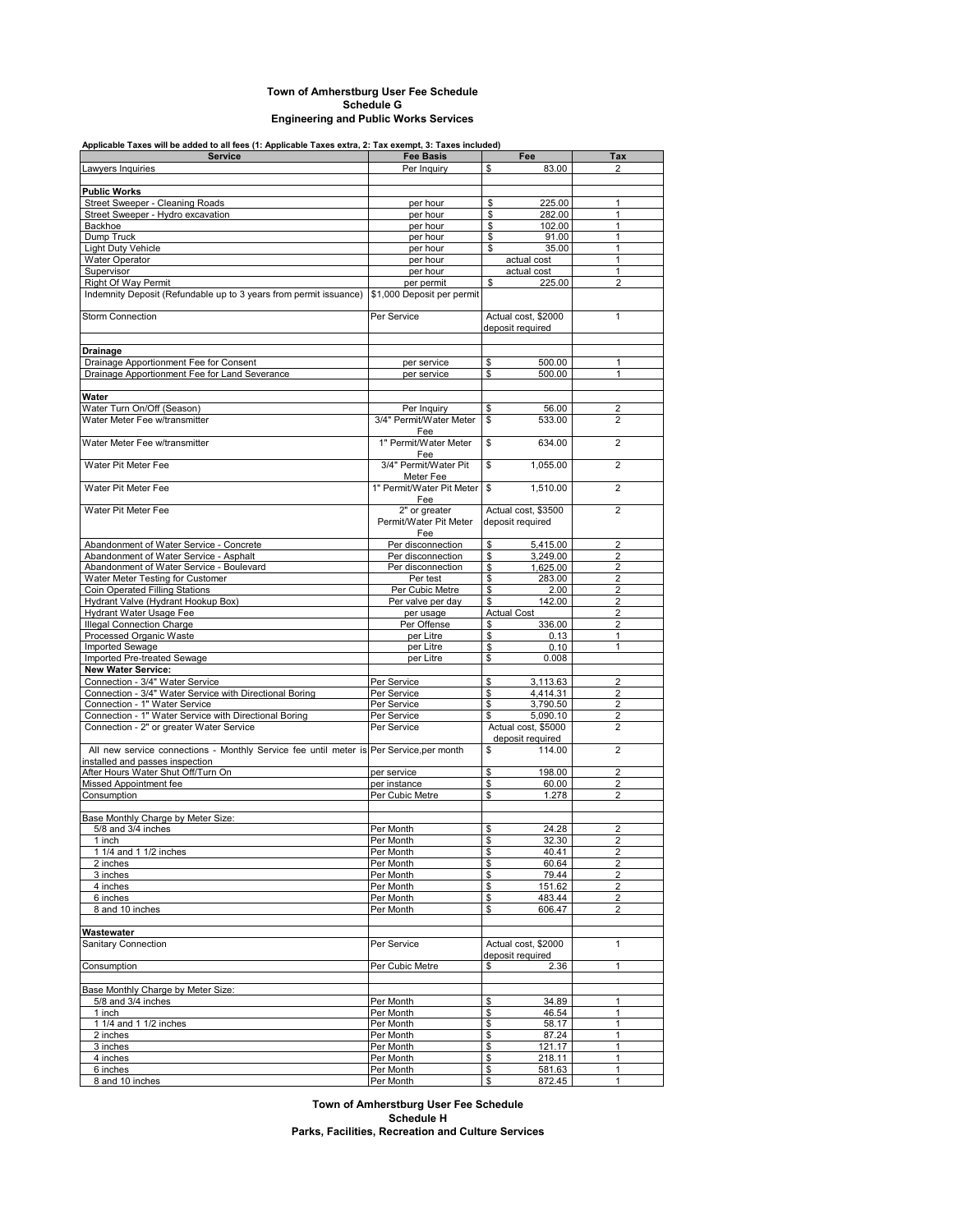| Applicable Taxes will be added to all fees (1: Applicable Taxes extra, 2: Tax exempt, 3: Taxes included) |  |
|----------------------------------------------------------------------------------------------------------|--|
|----------------------------------------------------------------------------------------------------------|--|

| Service                                                                                 | <b>Fee Basis</b>      | Fee                                 | Tax            |
|-----------------------------------------------------------------------------------------|-----------------------|-------------------------------------|----------------|
| <b>Administration Fees</b>                                                              |                       |                                     |                |
| Security Deposit (refundable net of costs incurred)                                     | per rental            | 250.00<br>\$                        | $\overline{2}$ |
| Refund Admin Fee - programs and rentals                                                 | per transaction       | 28.00<br>\$                         | 1              |
|                                                                                         |                       |                                     | $\mathbf{1}$   |
| Set-up / Take Down Fee                                                                  | per rental            | \$<br>28.00                         |                |
| Equipment Rental - Multimedia Station                                                   | per rental            | \$<br>22.00                         | $\mathbf{1}$   |
| Equipment Rental - Recreation Equipment                                                 | per rental            | \$<br>17.00                         | $\mathbf{1}$   |
| Equipment Rental - Chairs                                                               | per chair             | \$<br>1.35                          | $\mathbf{1}$   |
| <b>Equipment Rental - Tables</b>                                                        | per table             | \$<br>7.00                          | 1              |
| Equipment Rental - Sound System                                                         | per rental            | \$<br>22.00                         | $\mathbf{1}$   |
| <b>Banner Application Fee</b>                                                           | per banner            | \$<br>158.00                        | $\mathbf{1}$   |
|                                                                                         |                       |                                     |                |
| <b>Advertising Fees</b>                                                                 |                       |                                     |                |
| Rink Board Advertising (High Visibility) per year                                       | 34" x 120"            | 872.00<br>\$                        | $\mathbf{1}$   |
| Rink Board Advertising (Low Visibility) per year                                        | 34" x 120"            | \$<br>654.00                        | 1              |
| Mezzanine Ads per year                                                                  | 36" x 72"             | \$<br>545.00                        | $\mathbf{1}$   |
| Backlit Signs per year                                                                  | 48" x 96"             | \$<br>1,634.00                      | $\mathbf{1}$   |
| lce Logo per year                                                                       | 72 sq feet (6' x 12') | 2,722.00<br>\$                      | $\mathbf{1}$   |
| Goal Rink Advertising per year                                                          | 34" x 120"            | \$<br>327.00                        | $\mathbf{1}$   |
| Zamboni Advertising per year                                                            | 1 machine             | \$<br>4,898.00                      | $\mathbf{1}$   |
| Municipal Guide - Back Cover                                                            | per edition           | \$<br>436.00                        | $\mathbf{1}$   |
|                                                                                         |                       |                                     |                |
| Municipal Guide - Back Cover                                                            | 2 editions            | \$<br>763.00                        | $\mathbf{1}$   |
| Municipal Guide - Inside Front or Inside Back                                           | per edition           | \$<br>382.00                        | $\mathbf{1}$   |
| Municipal Guide - Inside Front or Inside Back                                           | 2 editions            | S<br>708.00                         | $\mathbf{1}$   |
| Municipal Guide - Full Page                                                             | per edition           | \$<br>301.00                        | $\mathbf{1}$   |
| Municipal Guide - Full Page                                                             | 2 editions            | \$<br>545.00                        | $\mathbf{1}$   |
| Municipal Guide - Half Page                                                             | per edition           | \$<br>218.00                        | $\mathbf{1}$   |
| Municipal Guide - Half Page                                                             | 2 editions            | \$<br>382.00                        | $\mathbf{1}$   |
| Municipal Guide - Quarter Page                                                          | per edition           | \$<br>164.00                        | $\overline{1}$ |
| Municipal Guide - Quarter Page                                                          | 2 editions            | \$<br>301.00                        | $\mathbf{1}$   |
| Municipal Guide - Business Card Size                                                    | per edition           | \$<br>109.00                        | $\mathbf{1}$   |
| Municipal Guide - Business Card Size                                                    | 2 editions            | \$<br>192.00                        | $\mathbf{1}$   |
| Electronic Advertising - Libro Credit Union Centre (1 month)                            | 1 month               | S<br>44.00                          | $\mathbf{1}$   |
| Electronic Advertising - Libro Credit Union Centre (3 months)                           | per month             | \$<br>36.00                         | $\mathbf{1}$   |
|                                                                                         | per month             | \$<br>35.00                         | $\mathbf{1}$   |
| Electronic Advertising - Libro Credit Union Centre (6 months)                           |                       | \$                                  | $\mathbf{1}$   |
| Electronic Advertising - Libro Credit Union Centre (12 months)                          | per month             | 34.00                               |                |
| Electronic Advertising - Town Hall (1 month)                                            | 1 month               | \$<br>24.00                         | $\mathbf{1}$   |
| Electronic Advertising - Town Hall (3 months)                                           | per month             | \$<br>19.00                         | $\mathbf{1}$   |
| Electronic Advertising - Town Hall (6 months)                                           | per month             | \$<br>18.00                         | $\mathbf{1}$   |
| Electronic Advertising - Town Hall (1 months)                                           | per month             | \$<br>18.00                         | $\mathbf{1}$   |
| Electronic Advertising - Libro Centre & Town Hall (1 month)                             | 1 month               | \$<br>55.00                         | $\mathbf{1}$   |
| Electronic Advertising - Libro Centre & Town Hall (3 months)                            | per month             | \$<br>42.00                         | $\mathbf{1}$   |
| Electronic Advertising - Libro Centre & Town Hall (6 months)                            | per month             | \$<br>39.00                         | $\mathbf{1}$   |
| Electronic Advertising - Libro Centre & Town Hall (12 months)                           | per month             | \$<br>37.00                         | $\mathbf{1}$   |
| ** Administration has ability to negotiate price for multiple advertising opportunities |                       |                                     |                |
|                                                                                         |                       |                                     |                |
|                                                                                         |                       |                                     |                |
| <b>Community Programming Fees</b>                                                       |                       |                                     |                |
| <b>Seasonal Activities and Programs</b>                                                 |                       |                                     |                |
| Parent & Tot                                                                            | per class             | \$<br>8.00                          | $\overline{2}$ |
| Pre-School                                                                              | per class             | \$<br>8.00                          | $\overline{2}$ |
| Youth (under age 14)                                                                    | per class             | \$<br>11.00                         | $\overline{2}$ |
| Adult                                                                                   | per class             | \$<br>13.00                         | 3              |
| Senior                                                                                  | per class             | \$<br>7.00                          | 3              |
| Children & Youth (under age 14)- Drop In                                                | per drop-in           | \$<br>10.00                         | $\overline{2}$ |
| Adult - Drop - In                                                                       | per drop-in           | \$<br>10.00                         | 3              |
| Day Camp                                                                                |                       |                                     |                |
| Daily                                                                                   |                       | S<br>37.00                          | $\overline{2}$ |
|                                                                                         | per day               | 163.00                              | $\overline{2}$ |
| Weekly                                                                                  | per week              | \$                                  |                |
| Specialty Camp                                                                          | per week              | \$<br>159.00                        | $\overline{2}$ |
| Hot Lunch fee                                                                           | per lunch             | \$<br>8.00                          | $\overline{2}$ |
| ×<br>"Family will include 5 members max. / Youth under 14 years are exempt from HST     |                       |                                     |                |
| <b>Indoor Recreation Facilities Fees</b>                                                |                       |                                     |                |
| Ice Time                                                                                |                       | 01-Aug-22<br>01 Jan 22              |                |
| <b>Capital Surcharge</b>                                                                | per hour              | \$<br>6.50%<br>7.00                 | $\overline{2}$ |
| Prime Time Rental                                                                       | per hour              | \$<br>202.00<br>188.00 \$           | 1              |
| Non-Prime Time Rental                                                                   |                       | \$<br>164.00 \$<br>176.00           | 1              |
|                                                                                         | per hour              |                                     |                |
| Off-Off Prime Time Rental                                                               | per hour              | \$<br>$69.00$ \$<br>74.00           | 1              |
| ocal Minor Sports Association Prime Time Rental                                         | per hour              | 185.00<br>198.00<br>\$<br>\$        | 1              |
| Local Minor Sports Association Non-Prime Time Rental                                    | per hour              | \$<br>161.00 \$<br>173.00           | $\mathbf{1}$   |
| Goalie Pad                                                                              | per hour              | \$<br>44.00<br>41.00<br>- \$        | $\mathbf{1}$   |
| Public Skating - General (per person)                                                   | per person            | \$<br>$3.50$ \$<br>3.75             | $\overline{2}$ |
| Public Skating - General (per family)                                                   | Max of 5              | \$<br>$10.00$ \$<br>11.00           | 2              |
| Senior Public Skate                                                                     | per person            | 7.00<br>\$<br>6.00<br>$\frac{3}{2}$ | 3              |
| Parent & Tots (per person)                                                              | per person            | \$<br>3.50<br>- \$<br>3.75          | 3              |
| Hockey / Figure Skating drop-in                                                         | per person            | \$<br>$9.00$ \$<br>10.00            | 3              |